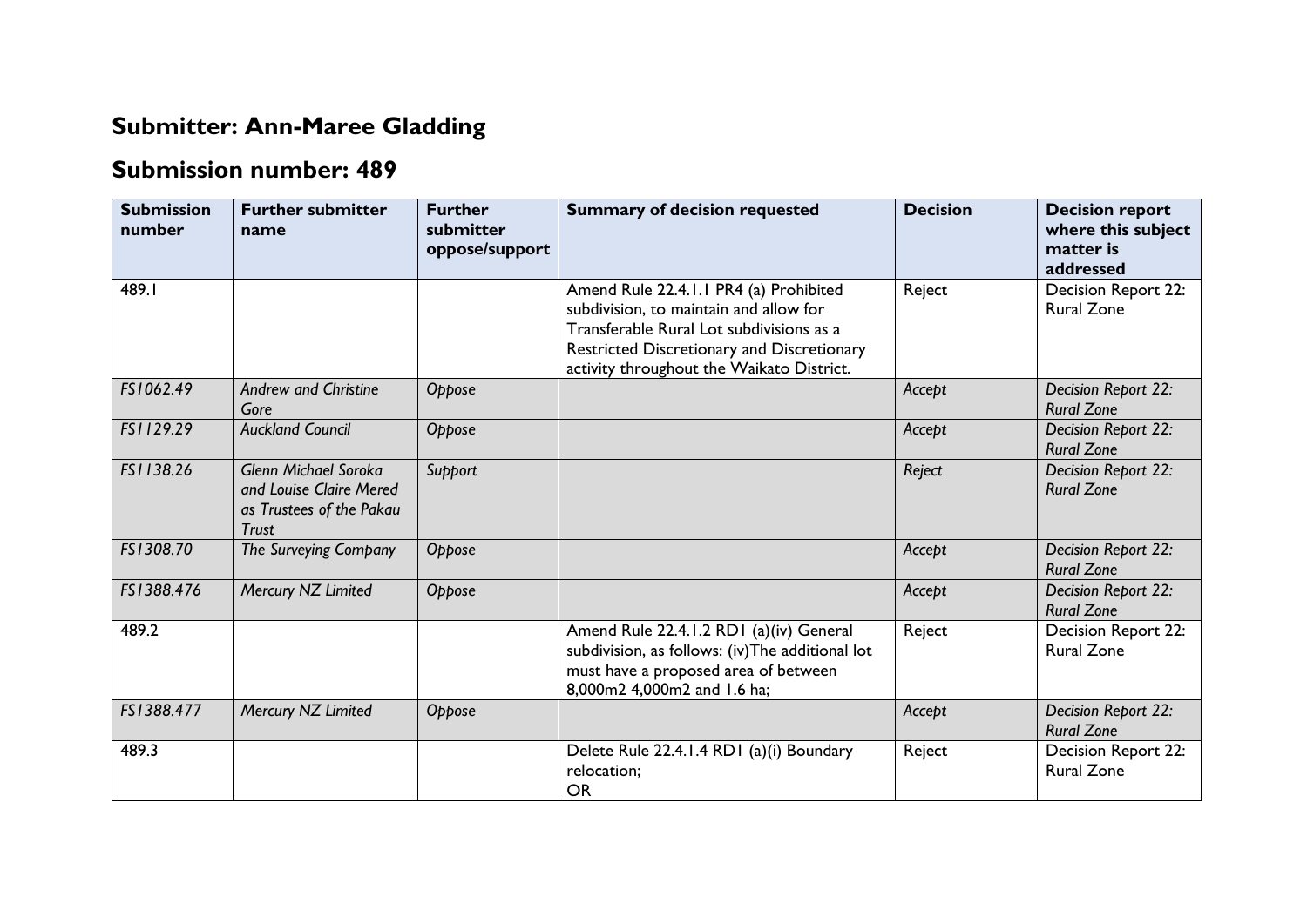| <b>Submission</b><br>number | <b>Further submitter</b><br>name | <b>Further</b><br>submitter<br>oppose/support | <b>Summary of decision requested</b>                                                                                                                                                                                                                                                        | <b>Decision</b> | <b>Decision report</b><br>where this subject<br>matter is<br>addressed |
|-----------------------------|----------------------------------|-----------------------------------------------|---------------------------------------------------------------------------------------------------------------------------------------------------------------------------------------------------------------------------------------------------------------------------------------------|-----------------|------------------------------------------------------------------------|
|                             |                                  |                                               | Amend Rule 22.4.1.4 RD1 Boundary<br>relocation, to allow for more than two<br>existing titles and allow for boundary<br>adjustments to titles created after 18th July<br>2018.                                                                                                              |                 |                                                                        |
| FS1388.478                  | Mercury NZ Limited               | Oppose                                        |                                                                                                                                                                                                                                                                                             | Accept          | Decision Report 22:<br><b>Rural Zone</b>                               |
| 489.4                       |                                  |                                               | Amend Rule 22.4.1.5 RD1 (a)(i) Rural Hamlet<br>Subdivision to remove the maximum number<br>of titles (5) that can be proposed for the<br>subdivision.<br><b>AND</b><br>Amend Rule 22.4.1.5 Rural Hamlet<br>subdivision to be a more workable approach.                                      | Reject          | Decision Report 22:<br><b>Rural Zone</b>                               |
| FS1379.193                  | <b>Hamilton City Council</b>     | Oppose                                        |                                                                                                                                                                                                                                                                                             | Accept          | Decision Report 22:<br><b>Rural Zone</b>                               |
| 489.5                       |                                  |                                               | Amend Rule 22.4.1.6 RD1 (a) Conservation<br>lot subdivision, to allow for conservation lot<br>subdivisions by way of riparian planting;<br><b>AND</b><br>Amend Rule 22.4.1.6 RD1 (a) Conservation<br>lot, to provide clarification on enhancement<br>planting to Significant Natural Areas. | Reject          | Decision Report 22:<br><b>Rural Zone</b>                               |
| 489.6                       |                                  |                                               | Amend Rule 22.3.2 PI (b)(i) Minor Dwelling,<br>as follows: The minor dwelling must be<br>located within 20m 150m of the dwelling;                                                                                                                                                           | Accept in Part  | <b>Decision Report 22:</b><br><b>Rural Zone</b>                        |
| FS1388.479                  | Mercury NZ Limited               | Oppose                                        |                                                                                                                                                                                                                                                                                             | Accept in Part  | Decision Report 22:<br><b>Rural Zone</b>                               |
| 489.7                       |                                  |                                               | Delete Rule 22.3.7.1 P1 (iii) Boundary<br>Setbacks - All boundaries;                                                                                                                                                                                                                        | Reject          | Decision Report 22:<br><b>Rural Zone</b>                               |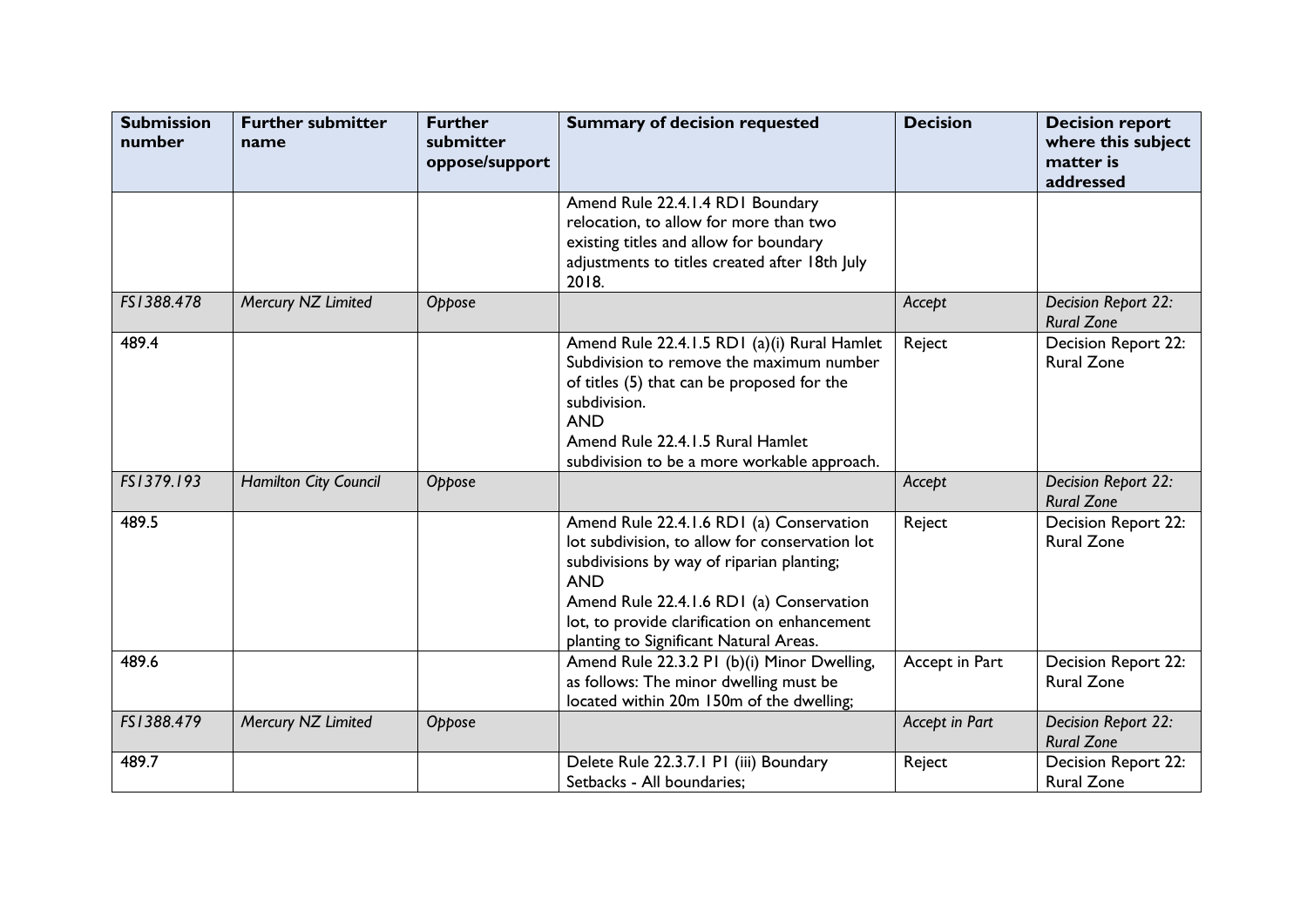| <b>Submission</b><br>number | <b>Further submitter</b><br>name | <b>Further</b><br>submitter<br>oppose/support | <b>Summary of decision requested</b>                                                                                                                                                                                                                        | <b>Decision</b> | <b>Decision report</b><br>where this subject<br>matter is<br>addressed |
|-----------------------------|----------------------------------|-----------------------------------------------|-------------------------------------------------------------------------------------------------------------------------------------------------------------------------------------------------------------------------------------------------------------|-----------------|------------------------------------------------------------------------|
|                             |                                  |                                               | <b>AND</b><br>Amend Rule 22.3.7.1 P1 (iv) Boundary<br>Setbacks - All boundaries, as follows: (iv)(iii)<br>12m from the boundary of an adjoining site.<br>that is less than 6ha                                                                              |                 |                                                                        |
| 489.8                       |                                  |                                               | Amend Rule 22.3.7.1 P2 (iii) Boundary<br>Setbacks - All boundaries, as follows: 12m 5m<br>from every boundary other than a road<br>boundary.                                                                                                                | Reject          | <b>Decision Report 22:</b><br><b>Rural Zone</b>                        |
| 489.9                       |                                  |                                               | Amend Rule 22.3.7.1 P3 (iii) Boundary<br>Setbacks - All boundaries, as follows: 25m<br>12m from every boundary other than a road<br>boundary.                                                                                                               | Reject          | Decision Report 22:<br><b>Rural Zone</b>                               |
| 489.10                      |                                  |                                               | Amend Rule 16.4.1 RD1 (a)(i) Subdivision -<br>General, as follows: (i)Proposed lots must<br>have a minimum net site area of 450m <sup>2</sup><br>400m2, except where the proposed lot is an<br>access allotment or utility allotment or<br>reserve to vest; | Reject          | <b>Decision Report 14:</b><br><b>Residential Zone</b>                  |
| FS1388.480                  | Mercury NZ Limited               | Oppose                                        |                                                                                                                                                                                                                                                             | Accept          | Decision Report 14:<br><b>Residential Zone</b>                         |
| 489.11                      |                                  |                                               | Amend Rule 16.4.1 RD1 (a)(iv) Subdivision -<br>General, to have an area requirement of Iha<br>or similar before triggering a "rear lot" rule.                                                                                                               | Accept in part  | Decision Report 14:<br><b>Residential Zone</b>                         |
| FS1388.481                  | Mercury NZ Limited               | Oppose                                        |                                                                                                                                                                                                                                                             | Accept in part  | Decision Report 14:<br><b>Residential Zone</b>                         |
| 489.12                      |                                  |                                               | Delete Rule 22.4.1.2 RD1 (a)(v) General<br>subdivision.                                                                                                                                                                                                     | Reject          | <b>Decision Report 22:</b><br><b>Rural Zone</b>                        |
| FS1388.482                  | Mercury NZ Limited               | Oppose                                        |                                                                                                                                                                                                                                                             | Accept          | Decision Report 22:<br><b>Rural Zone</b>                               |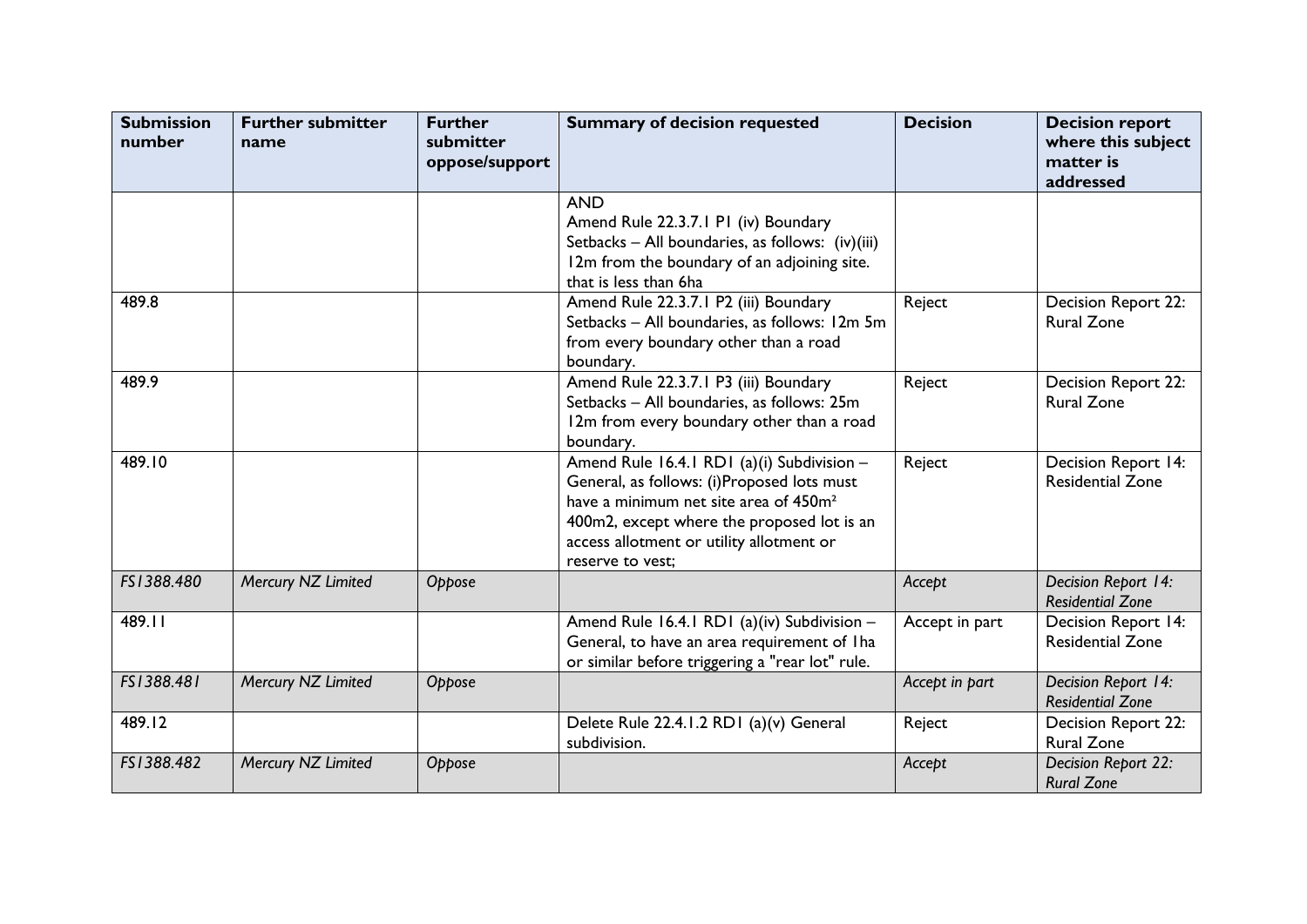| <b>Submission</b><br>number | <b>Further submitter</b><br>name             | <b>Further</b><br>submitter<br>oppose/support | <b>Summary of decision requested</b>                                                                                                                                                                                                                                                                                                                                                                                                                                                                                                                             | <b>Decision</b> | <b>Decision report</b><br>where this subject<br>matter is<br>addressed |
|-----------------------------|----------------------------------------------|-----------------------------------------------|------------------------------------------------------------------------------------------------------------------------------------------------------------------------------------------------------------------------------------------------------------------------------------------------------------------------------------------------------------------------------------------------------------------------------------------------------------------------------------------------------------------------------------------------------------------|-----------------|------------------------------------------------------------------------|
| 489.13                      |                                              |                                               | Amend Rule 22.4.1.5 NC1 Rural Hamlet<br>Subdivision, to become a discretionary<br>activity if Rules $22.4.1.5$ RD1 (a)(i-v) are not<br>met rather than a non-complying activity<br>status.                                                                                                                                                                                                                                                                                                                                                                       | Reject          | Decision Report 22:<br><b>Rural Zone</b>                               |
| FS1129.70                   | <b>Auckland Council</b>                      | Oppose                                        |                                                                                                                                                                                                                                                                                                                                                                                                                                                                                                                                                                  | Accept          | Decision Report 22:<br><b>Rural Zone</b>                               |
| 489.14                      |                                              |                                               | Amend Rule 22.3.7.1 P4 (iii) Boundary<br>Setbacks - All boundaries, as follows: 12m 5m<br>from every boundary other than a road<br>boundary.                                                                                                                                                                                                                                                                                                                                                                                                                     | Reject          | Decision Report 22:<br><b>Rural Zone</b>                               |
| 489.15                      |                                              |                                               | Amend Rule 22.3.7.2 PI (iv) and (v) Building<br>setback sensitive land use, to add text to<br>clarify that the setback distances are taken<br>from the actual extraction area only and not<br>from the legal boundaries of the title that<br>contains the extraction area;<br><b>OR</b><br>Amend the definition of "Aggregate<br>Extraction Area" in Chapter 13 Definitions,<br>to clarify that the setback distances are taken<br>from the actual extraction area only and not<br>from the legal boundaries of the title, that<br>contains the extraction area. | Reject          | Decision Report 22:<br><b>Rural Zone</b>                               |
| FS1319.2                    | <b>New Zealand Steel</b><br>Holdings Limited | Oppose                                        |                                                                                                                                                                                                                                                                                                                                                                                                                                                                                                                                                                  | Accept          | Decision Report 22:<br><b>Rural Zone</b>                               |
| FS1292.77                   | <b>McPherson Resources</b><br>Limited        | Support                                       |                                                                                                                                                                                                                                                                                                                                                                                                                                                                                                                                                                  | Reject          | Decision Report 22:<br><b>Rural Zone</b>                               |
| FS1334.80                   | Fulton Hogan Limited                         | Oppose                                        |                                                                                                                                                                                                                                                                                                                                                                                                                                                                                                                                                                  | Accept          | Decision Report 22:<br><b>Rural Zone</b>                               |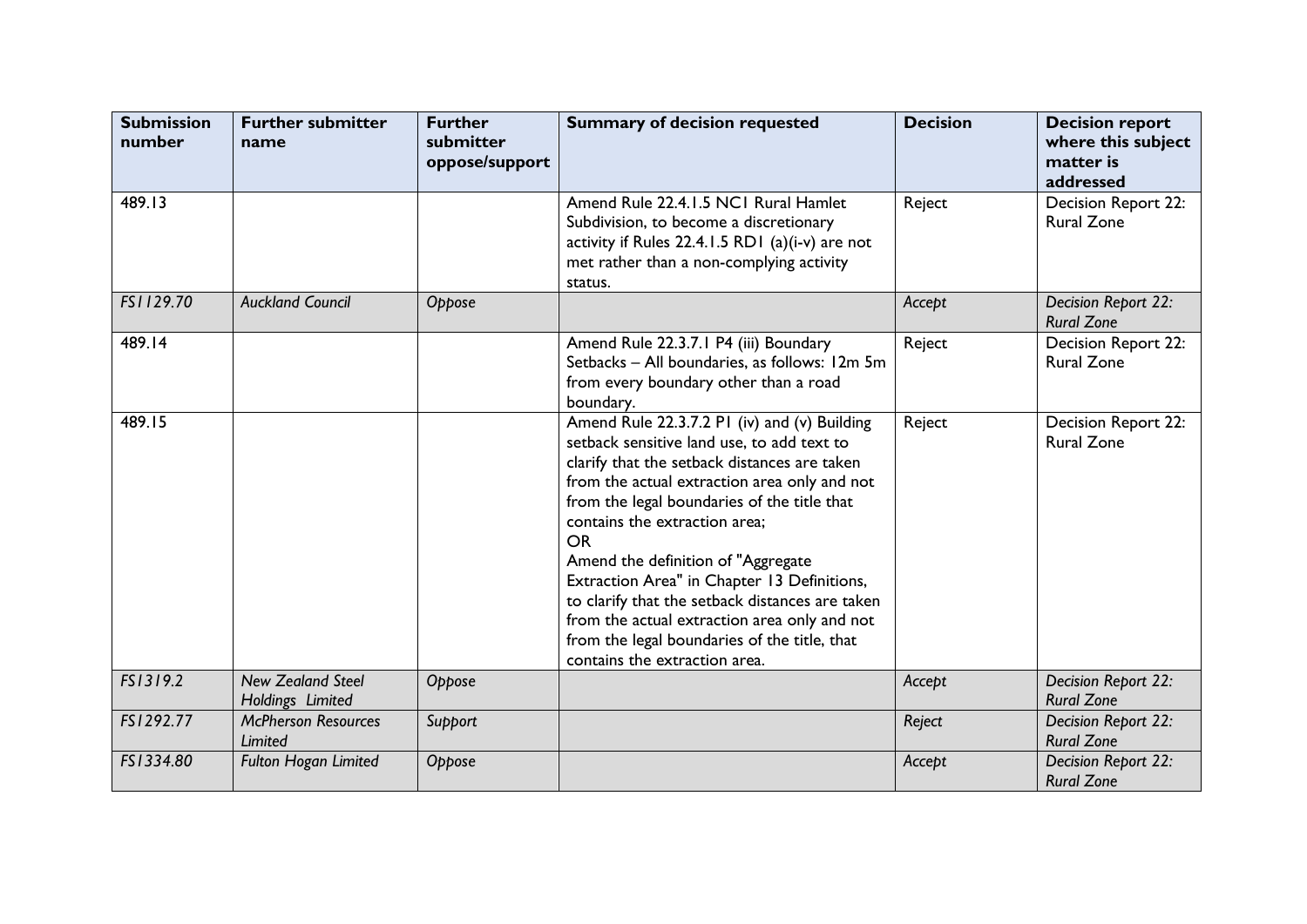| <b>Submission</b><br>number | <b>Further submitter</b><br>name           | <b>Further</b><br>submitter<br>oppose/support | <b>Summary of decision requested</b>                                                                                                                                                                                                                                                                                                                                                                          | <b>Decision</b> | <b>Decision report</b><br>where this subject<br>matter is<br>addressed |
|-----------------------------|--------------------------------------------|-----------------------------------------------|---------------------------------------------------------------------------------------------------------------------------------------------------------------------------------------------------------------------------------------------------------------------------------------------------------------------------------------------------------------------------------------------------------------|-----------------|------------------------------------------------------------------------|
| FS1388.483                  | Mercury NZ Limited                         | Oppose                                        |                                                                                                                                                                                                                                                                                                                                                                                                               | Accept          | Decision Report 22:<br><b>Rural Zone</b>                               |
| 489.16                      |                                            |                                               | Amend Rule 22.3.7.2 P1 (vii) Building setback<br>sensitive land use, to be 300m from the actual<br>intensive farming activity, rather than the<br>boundary of the site. Submission seeks<br>rewording and clarification of the rule.                                                                                                                                                                          | Accept          | Decision Report 22:<br><b>Rural Zone</b>                               |
| FS1265.71                   | <b>Mainland Poultry Limited</b>            | Oppose                                        |                                                                                                                                                                                                                                                                                                                                                                                                               | Reject          | Decision Report 22:<br><b>Rural Zone</b>                               |
| FS1308.71                   | The Surveying Company                      | Support                                       |                                                                                                                                                                                                                                                                                                                                                                                                               | Accept          | Decision Report 22:<br><b>Rural Zone</b>                               |
| FS1388.484                  | Mercury NZ Limited                         | Oppose                                        |                                                                                                                                                                                                                                                                                                                                                                                                               | Reject          | Decision Report 22:<br><b>Rural Zone</b>                               |
| 489.17                      |                                            |                                               | Amend Rule 22.4.9 RD1 (a)(ii) Building<br>platform, as follows: (ii) Has an average<br>gradient not steeper than 1:8; 1:6;                                                                                                                                                                                                                                                                                    | Reject          | Decision Report 22:<br><b>Rural Zone</b>                               |
| 489.18                      |                                            |                                               | Delete Rule 23.4.2 RD1 (a) General<br>subdivision;<br><b>AND</b><br>Amend the zoning of Country Living Zoned<br>properties to the Village Zone;<br><b>AND</b><br>Amend Rule 24.4.1 RD1 (a) Subdivision-<br>General as follows: (a) Proposed lots must<br>have a minimum net site area of 3,000m2<br>2000m2, except where the proposed lot is an<br>access allotment, utility allotment or reserve<br>to vest. | Reject          | Decision Report 18:<br><b>Country Living Zone</b>                      |
| FS1127.2                    | <b>Vineyard Road Properties</b><br>Limited | Support                                       |                                                                                                                                                                                                                                                                                                                                                                                                               | Reject          |                                                                        |